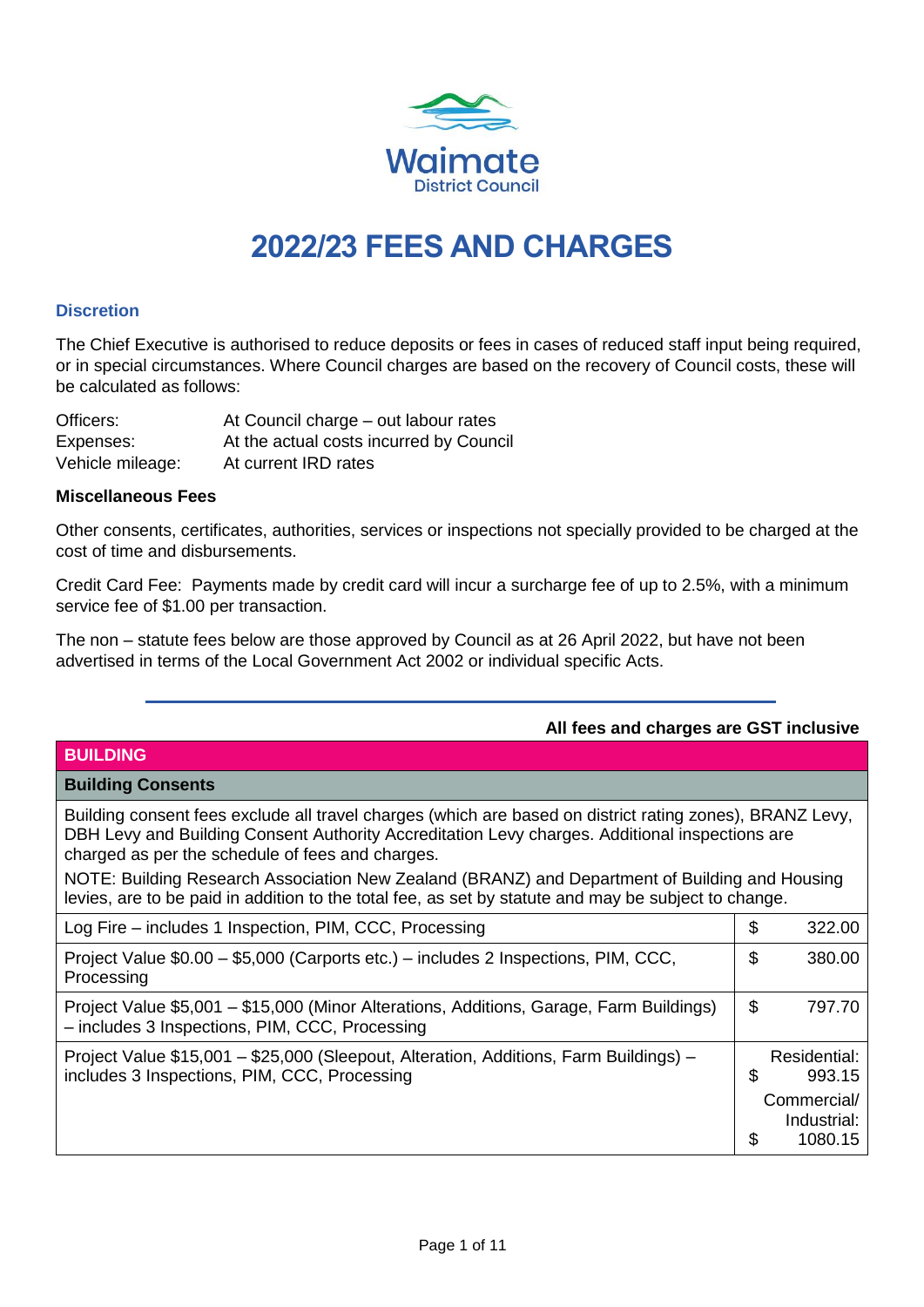| Project Value \$25,001 - \$50,000 (Large Alterations, Additions, Commercial) - includes<br>5 Inspections, PIM, CCC, Processing                            | Residential:<br>\$<br>1,327.75<br>Commercial/<br>Industrial:<br>\$<br>1,474.75 |
|-----------------------------------------------------------------------------------------------------------------------------------------------------------|--------------------------------------------------------------------------------|
| Project Value \$50,001 - \$100,000 (Large Alterations, Additions, Farm Buildings,<br>Commercial, Industry) - includes 9 Inspections, PIM, CCC, Processing | Residential:<br>\$<br>2,601.00<br>Commercial/<br>Industrial:<br>2,748.00<br>\$ |
| Project Value \$100,001 - \$300,000 (New Dwelling, Commercial, Industrial, Processing)<br>- includes 13 Inspections, PIM, CCC, Processing                 | Residential:<br>\$<br>3,638.00<br>Commercial/<br>Industrial:<br>\$<br>3,785.00 |
| Project Value \$300,001 - \$500,000 (New Dwelling, Commercial Industrial, Processing)<br>- includes 13 Inspections, PIM, CCC, Processing                  | Residential:<br>\$<br>4,268.00<br>Commercial/<br>Industrial:<br>\$<br>4,415.00 |
| Project Value \$500,001 - \$1,000,000 (New Dwelling, Commercial Industrial,<br>Processing) – includes 13 Inspections, PIM, CCC, Processing                | Residential:<br>\$<br>4,898.00<br>Commercial/<br>Industrial:<br>5,045.00<br>\$ |
| Project Value greater than \$1,000,001 (New Dwelling, Commercial Industrial,<br>Processing) – includes 13 Inspections, PIM, CCC, Processing               | \$5,045.00 plus<br>actual hours<br>processing at<br>\$<br>200.00<br>per hour   |
| <b>Additional Building Consent Fees</b>                                                                                                                   |                                                                                |
| Additional Inspection Fee (plus applicable travel charge)                                                                                                 | \$<br>148.00                                                                   |
| Re – inspection Fee (plus applicable travel charge)                                                                                                       | \$<br>148.00                                                                   |
| Travel Charges, as per rating zones - Zone 1                                                                                                              | \$<br>32.70                                                                    |
| $-$ Zone $2$                                                                                                                                              | \$<br>60.80                                                                    |
| $-$ Zone 3                                                                                                                                                | \$<br>115.00                                                                   |
| <b>Septic Tank</b>                                                                                                                                        |                                                                                |
| Septic tank & effluent field only                                                                                                                         | \$<br>615.00                                                                   |
| <b>Project Information Memorandum (PIM) Costs</b>                                                                                                         |                                                                                |
| Log Fire                                                                                                                                                  | \$<br>30.00                                                                    |
| Under \$15,000 (Garage, carports, minor alterations, additions)                                                                                           | \$<br>50.00                                                                    |
| Over \$15,000 (All residential dwellings, alterations, garages, farm buildings)                                                                           | \$<br>260.00                                                                   |
| All commercial & industrial work (new and alterations)                                                                                                    | \$<br>400.00                                                                   |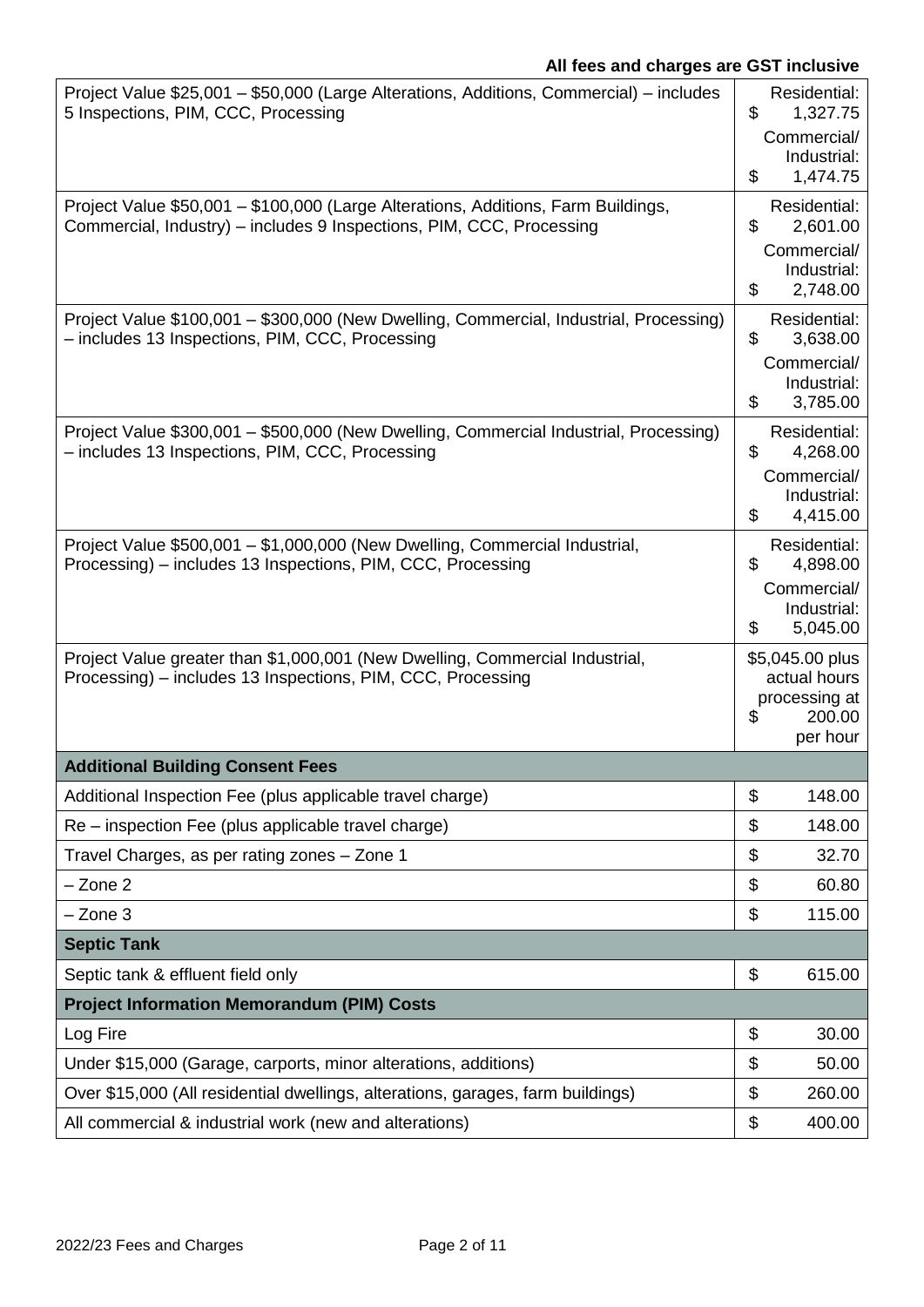| <b>Certificate of Acceptance</b>                                                                      |                                                    |
|-------------------------------------------------------------------------------------------------------|----------------------------------------------------|
| Lodging and administration                                                                            | \$<br>350.00                                       |
| Technical process - per hour                                                                          | \$<br>270.00                                       |
| Inspection (plus applicable travel charge)                                                            | \$<br>200.00                                       |
| <b>Other Fees</b>                                                                                     |                                                    |
| Marquees over 100m <sup>2</sup> (plus applicable travel charge)                                       | \$<br>297.50                                       |
| Processing Fees - Plan check/amended plans - per hour                                                 | \$<br>200.00                                       |
| Scanning - per Building Consent Application                                                           | \$<br>75.00                                        |
| Compliance schedule (includes Compliance Schedule Statement)                                          | \$<br>300.00                                       |
| Compliance schedule amendments                                                                        | \$<br>150.00                                       |
| Warrant of Fitness reminders/acknowledgement of receipt                                               | \$<br>100.00                                       |
| Warrant of Fitness audit plus travel zone charge                                                      | \$<br>250.00                                       |
| Notice to Rectify (Dangerous and Insanitary Buildings)                                                | <b>Actual cost</b>                                 |
| Statistical reports - per year                                                                        | \$<br>300.00                                       |
| Statistical report - one off                                                                          | \$<br>50.00                                        |
| Reports and advisory functions                                                                        | Actual cost                                        |
| Fire and Emergency New Zealand – section 46 notice. (plus any FENZ charges)                           | <b>Current NZ</b><br><b>Fire Service</b><br>Charge |
| Notice to Fix – preparation                                                                           | \$<br>300.00                                       |
| Notice to Fix - investigations, plus travel charge                                                    | \$<br>200.00 per<br>hour                           |
| Notice to Fix – site inspection, plus travel charge                                                   | \$<br>200.00 per<br>hour                           |
| Certificate under Sale and Supply of Alcohol Act 2012                                                 | \$<br>170.00                                       |
| Application to extend time for which a building consent is valid                                      | \$<br>130.00                                       |
| Property file access and view records                                                                 | \$<br>35.00                                        |
| Fencing of swimming pools modification (includes report to Council) plus additional<br>inspection fee | \$<br>260.00                                       |
| Monitoring of swimming pools                                                                          | \$<br>180.00                                       |
| Re – inspection of swimming pools                                                                     | \$<br>180.00                                       |
| Investigation of illegal building work plus additional inspection fee                                 | <b>Actual cost</b>                                 |
| Section 1(2) Territorial Authority Exemption Change                                                   | \$<br>200.00                                       |
| Section 73 - Building on land subject to Natural Hazard                                               | \$<br>200.00                                       |
| Section 77 – Construction of building on 2 or more allotments                                         | \$<br>200.00                                       |
| <b>Certificate of Public Use</b>                                                                      | \$<br>400.00                                       |
| Record of Title                                                                                       | \$<br>20.00                                        |
| District RAPID number book                                                                            | \$<br>200.00                                       |
| District RAPID number book for Emergency Services                                                     | No Charge                                          |
| RAPID number plates - new plate                                                                       | \$<br>60.00                                        |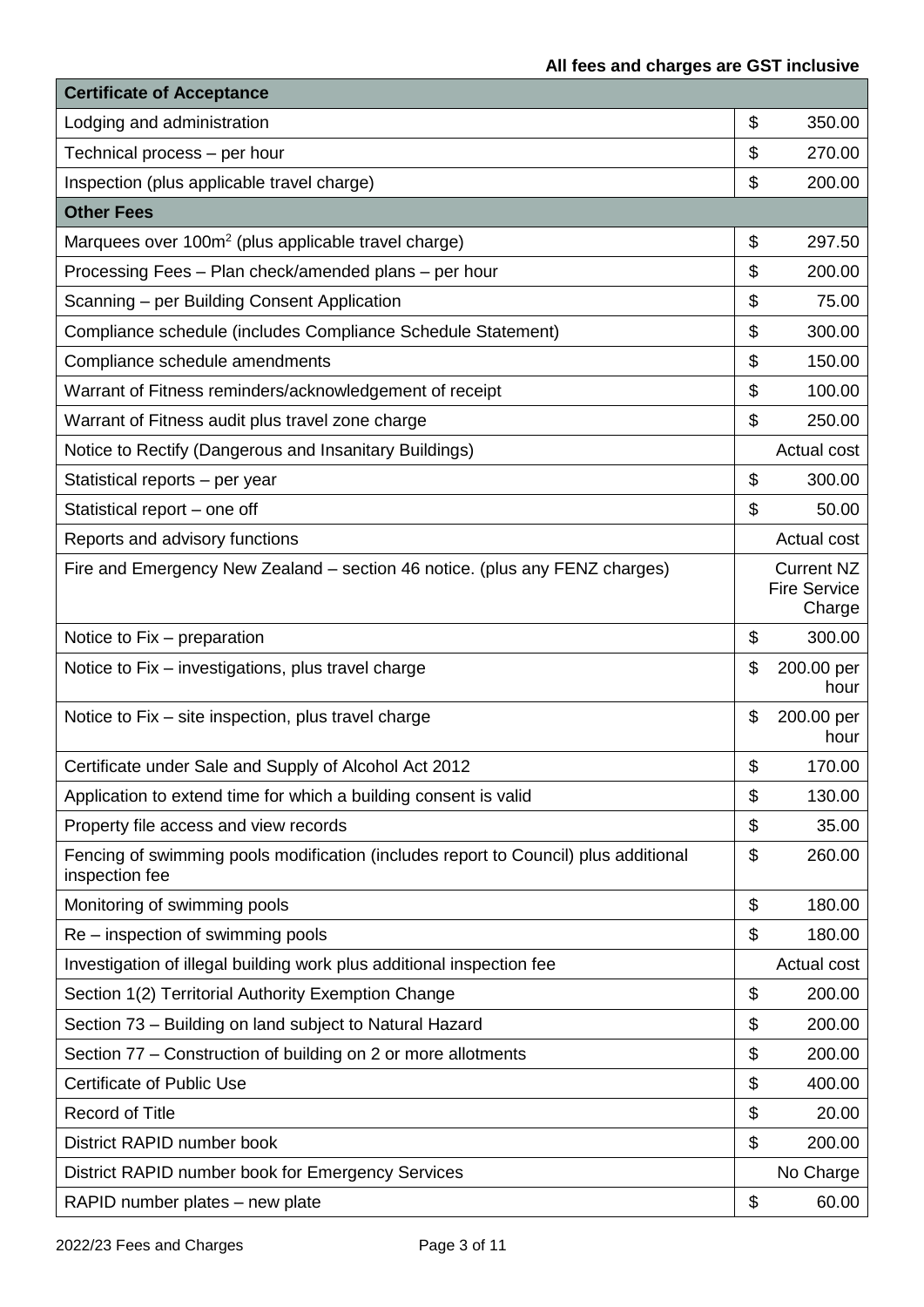| RAPID number plates – replacement or additional supply only                                                                                                                                                                                                                                                                    | \$<br>40.00                                              |
|--------------------------------------------------------------------------------------------------------------------------------------------------------------------------------------------------------------------------------------------------------------------------------------------------------------------------------|----------------------------------------------------------|
| Waiver/Modification - Application                                                                                                                                                                                                                                                                                              | \$<br>200.00                                             |
| Waiver/Modification - processing                                                                                                                                                                                                                                                                                               | \$<br>200.00 per<br>hour                                 |
| Waiver/Modification – site inspection, plus travel charge                                                                                                                                                                                                                                                                      | \$<br>200.00 per<br>hour                                 |
| Change of Use - Application                                                                                                                                                                                                                                                                                                    | \$<br>200.00                                             |
| Change of Use - processing                                                                                                                                                                                                                                                                                                     | \$<br>200.00 per<br>hour                                 |
| Change of Use – site inspection, plus travel charge                                                                                                                                                                                                                                                                            | \$<br>200.00 per<br>hour                                 |
| Earthquake Prone Buildings – Registration and maintenance of Earthquake Prone<br>Buildings registrations per building in National Database                                                                                                                                                                                     | \$<br>420.00                                             |
| Contractors and Consultants – Council requires some applications to be referred to<br>Contractors or Consultants for specialised checking and comment. The fees charged<br>by these contractors/consultants are in addition to any other fees charges in relation to<br>that application and will be charged to the Applicant. | Actual cost                                              |
| <b>Levies</b>                                                                                                                                                                                                                                                                                                                  |                                                          |
| BRANZ Levy exemption up to \$20,000                                                                                                                                                                                                                                                                                            | No Charge                                                |
| BRANZ Levy on value over the exemption amount of \$19,999.99                                                                                                                                                                                                                                                                   | \$<br>1.00 <sub>per</sub><br>\$1,000 of<br>project value |
| MBIE Levy exemption up to \$20,444                                                                                                                                                                                                                                                                                             | No Charge                                                |
| MBIE Levy on value over the exemption amount of \$20,444 (including GST)                                                                                                                                                                                                                                                       | \$<br>1.75 per<br>$$1,000$ of<br>project value           |
| Building Consent Authority Accreditation Levy (minimum charge \$1.00)                                                                                                                                                                                                                                                          | \$<br>1.00 <sub>per</sub><br>\$1,000 of<br>project value |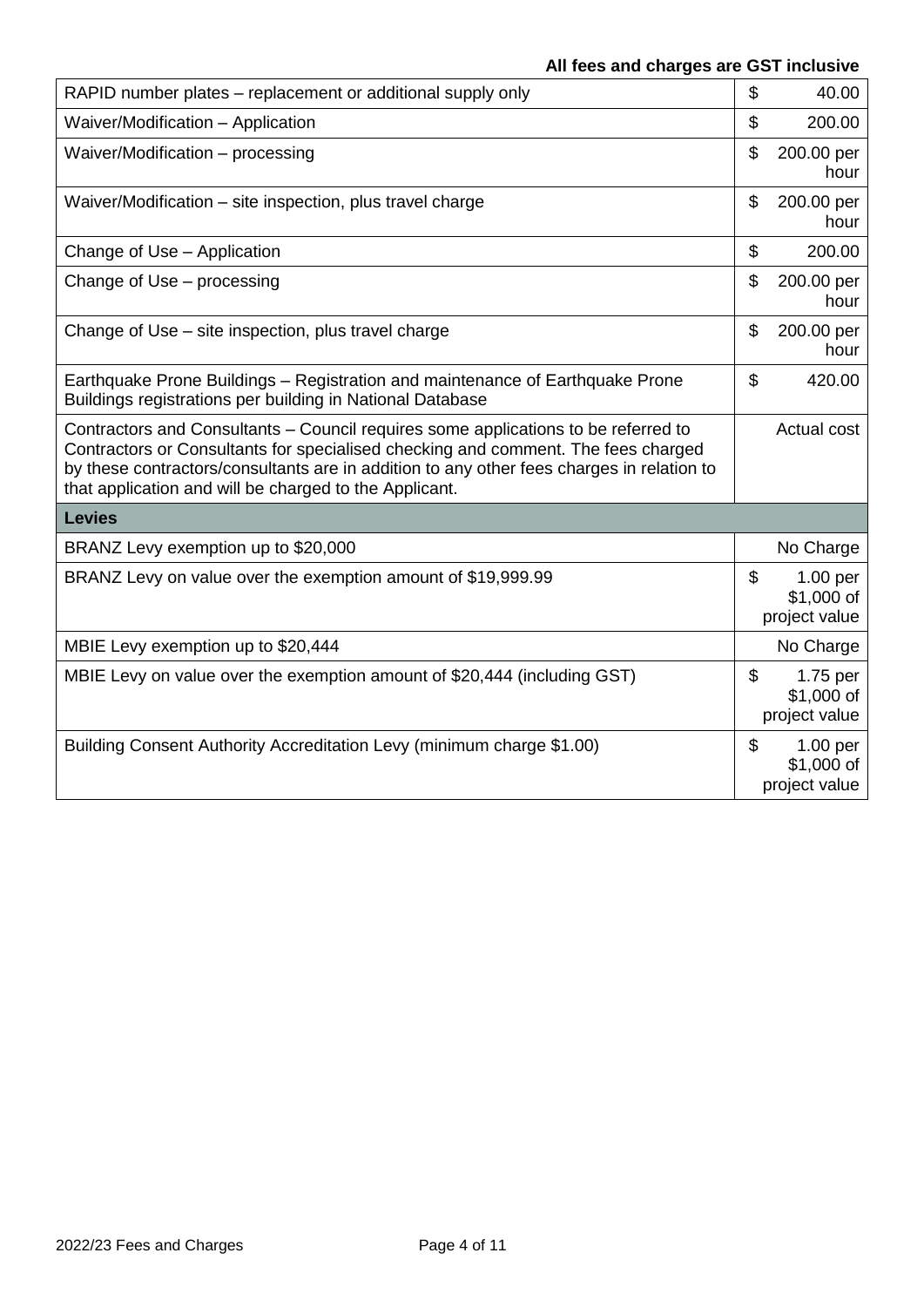#### **RESOURCE MANAGEMENT**

The Lodgement Fee will be required to accompany the Resource Consent Application. An invoice will be sent for additional fees. The Lodgement Fee is a deposit only and may not be the complete charge. There may be additional fees or a part refund as explained above.

If applications for resource consent and applications to change or cancel conditions are not processed within the statutory time frames, discounts shall be paid on administrative charges. The discounts shall be in accordance with the Regulations to the Resource Management Act 1991.

Section 36 of the Resource Management Act 1991 enables Council to charge additional fees to recover actual and reasonable costs where the Lodgement Fee is inadequate.

When the total cost to process an application exceeds the Lodgement Fee, Charge Out Rates may apply. Council also reserves its discretion to refund part of the fixed fee if the work required to process the

application is less than usual.

These fees will not be refunded if the application is declined or withdrawn.

For Financial Contributions please see the Waimate District Council Financial Contributions Policy or the Waimate District Plan.

| <b>Resource Consent Applications</b>                                                                                                                                           |                           |
|--------------------------------------------------------------------------------------------------------------------------------------------------------------------------------|---------------------------|
| Notified Consent (includes *)                                                                                                                                                  | \$<br>4,000.00<br>deposit |
| Limited Notified (service only) Consent (includes *)                                                                                                                           | \$<br>3,000.00<br>deposit |
| Non - notified Subdivision Consent                                                                                                                                             | \$<br>1,200.00<br>deposit |
| Non – notified Land Use Consent (includes *)                                                                                                                                   | \$<br>1,000.00<br>deposit |
| Non – notified Land Use Consent (minor) (includes *)                                                                                                                           | \$<br>600.00<br>deposit   |
| Non – notified Subdivision Consent – Change to flats plan or unit title                                                                                                        | \$<br>660.00<br>deposit   |
| * Consent compliance Monitoring - paid at time of lodging Land Use Resource Consent<br>application                                                                             | \$<br>200.00              |
| Additional monitoring of resource consents and monitoring of non – compliance with the<br>Waimate District Plan or the Resource Management Act 1991 - per hour or part thereof | \$<br>150.00              |
| Lodgements                                                                                                                                                                     |                           |
| Revocation of Easements (not included in Subdivision Consent)                                                                                                                  | \$<br>460.00              |
| Existing Allotments Section 226 Certificate (new titles created)                                                                                                               | \$<br>235.00              |
| Section 223 Certificate (subdivision sealing completion)                                                                                                                       | \$<br>235.00              |
| Section 224(c) Certificate including Section 223 Certificate                                                                                                                   | \$<br>235.00              |
| Removal of building line restriction                                                                                                                                           | \$<br>460.00              |
| <b>Certificates of Compliance</b>                                                                                                                                              | \$<br>460.00              |
| Permitted Boundary Activity (includes **)                                                                                                                                      | \$<br>400.00<br>deposit   |
| Permitted Marginal or Temporary Activity (includes **)                                                                                                                         | \$<br>400.00<br>deposit   |
| ** Permitted Activity Compliance Monitoring - paid at the time of lodging deemed<br>permitted activities                                                                       | \$<br>100.00              |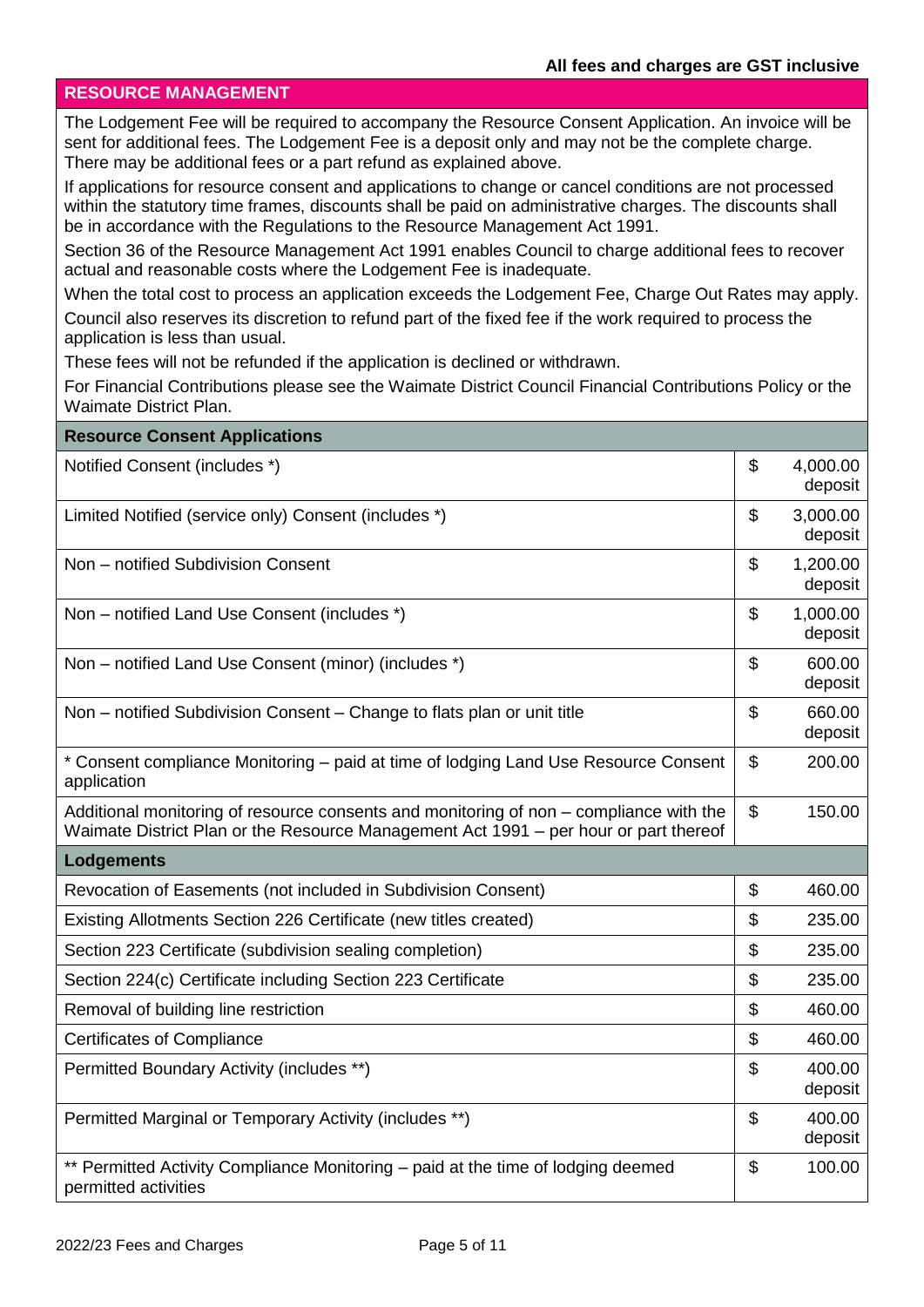| Change or cancellation of conditions                                                       | \$             | 400.00<br>deposit   |
|--------------------------------------------------------------------------------------------|----------------|---------------------|
| Existing use rights and existing use certificate                                           | \$             | 460.00              |
| <b>Extension of time</b>                                                                   | \$             | 400.00<br>deposit   |
| <b>Charge Out Rates</b>                                                                    |                |                     |
| $Pre$ – application advice – after the first hour of staff time (per hour or part thereof) | \$             | 150.00              |
| Staff time charge out rate $-$ per hour or part thereof                                    | \$             | 150.00              |
| <b>Public Notices</b>                                                                      |                | Actual cost         |
| <b>Other Applications</b>                                                                  |                |                     |
| <b>Outline Plan</b>                                                                        | \$             | 400.00<br>deposit   |
| Alteration to a designation                                                                | \$             | 1,000.00<br>deposit |
| Extension of time to a designation                                                         | \$             | 1,000.00<br>deposit |
| Private Plan change                                                                        | \$             | 5,000.00<br>deposit |
| Notice of requirements for designations                                                    | \$             | 3,000.00<br>deposit |
| Right of Way Approval (not included in Subdivision Consent)                                | \$             | 460.00              |
| Certificates for Licensed Motor Vehicle Dealer (LMVD)                                      | \$             | 175.00              |
| Certificates under the Sale and Supply of Alcohol Act 2012                                 | \$             | 175.00              |
| <b>Disbursements</b>                                                                       |                |                     |
| <b>Consultants/Legal Advice</b>                                                            |                | Actual cost         |
| <b>Commissioning Special Reports</b>                                                       |                | Actual cost         |
| <b>Hearing Fees</b>                                                                        |                |                     |
| Hearing Fee per hour or part thereof (minimum charge – out of one hour)                    | $\mathfrak{L}$ | 620.00              |
| Commissioner                                                                               |                | Actual cost         |

| <b>ENVIRONMENTAL SERVICES</b>                    |              |
|--------------------------------------------------|--------------|
| Licensing                                        |              |
| <b>Camping Grounds</b>                           | \$<br>350.00 |
| <b>Hairdressers</b>                              | \$<br>155.00 |
| <b>Offensive Trades</b>                          | \$<br>310.00 |
| Mobile Food Shops                                | \$<br>155.00 |
| Trading in Public Places - Annual Licence        | \$<br>130.00 |
| Trading in Public Places - Day Licence (per day) | \$<br>20.00  |
| <b>Boarding House</b>                            | \$<br>200.00 |
| <b>Circus</b>                                    | \$<br>200.00 |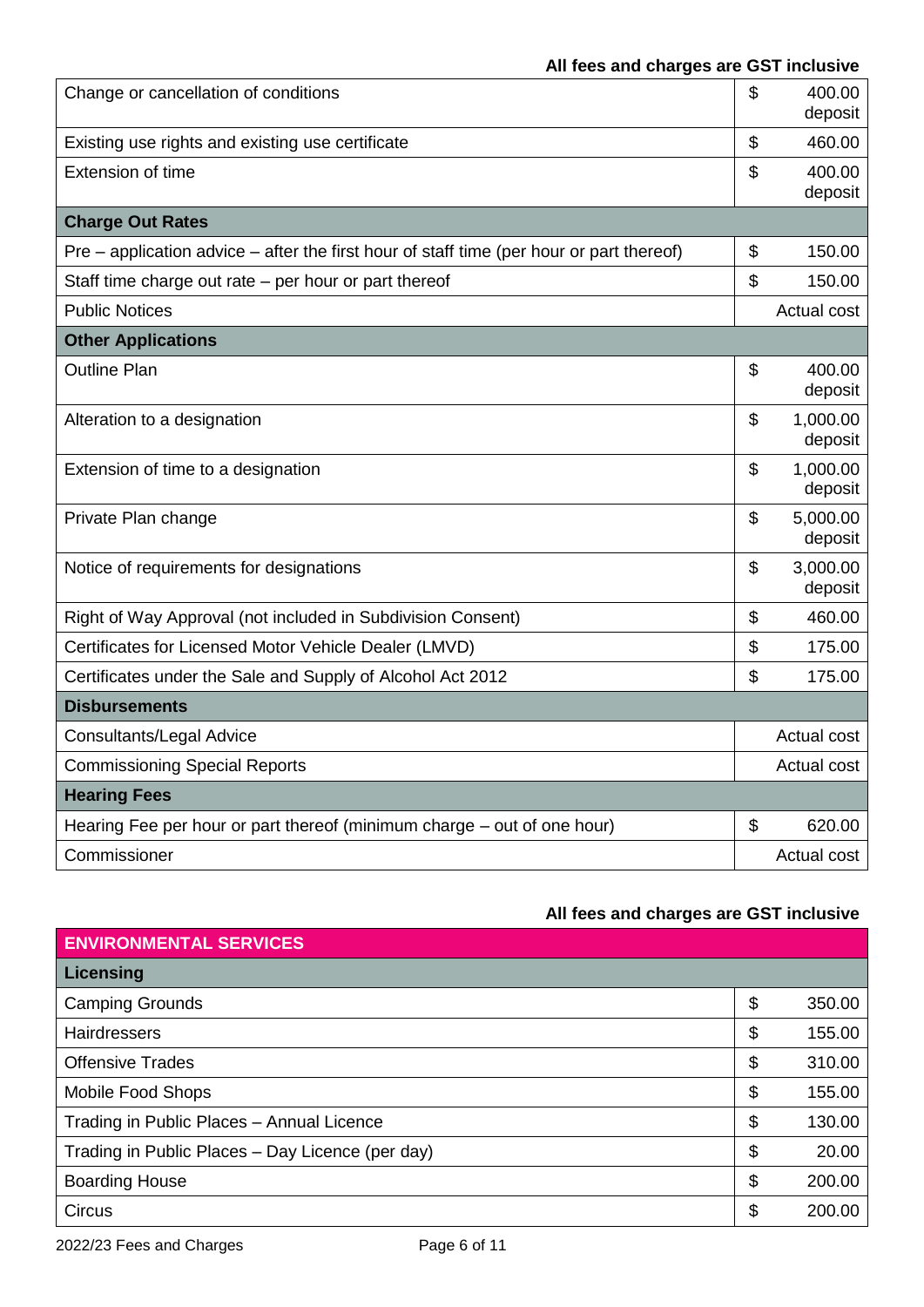| <b>Funeral Directors</b>                                                                                            | \$<br>205.00                                                          |
|---------------------------------------------------------------------------------------------------------------------|-----------------------------------------------------------------------|
| Transfer Fee of Health Licence (i.e. following sale of business)                                                    | \$<br>100.00                                                          |
| <b>Stereo Seizures</b>                                                                                              | \$<br>100.00 plus<br>recovery of<br>actual seizure<br>costs           |
| $Re$ – inspection for non – compliance – by – laws, health, liquor, dangerous goods,<br>roading                     | \$<br>150.00 per<br>hour                                              |
| Verification audit / site audit (food control plans)                                                                | \$<br>160.00 per<br>hour                                              |
| <b>Special Inspections</b>                                                                                          | Hourly rate<br>plus mileage                                           |
| Water samples - Labour plus hospital testing minimum                                                                | Actual cost                                                           |
| <b>Keeping of Animal Permits</b>                                                                                    | \$<br>70.00                                                           |
| Skin Piercing, Beauty Facilities, Tattooing etc.                                                                    | \$<br>225.00                                                          |
| Footpath Dining - Licence to Occupy                                                                                 | \$<br>130.00                                                          |
| Food Act 2014                                                                                                       |                                                                       |
| <b>New Registration</b>                                                                                             |                                                                       |
| Payment of application fees is upon application and any other fees are payable within 20 days from<br>invoice date. |                                                                       |
| Food Control Plan - Single Site                                                                                     | \$<br>150.00 plus<br>80.00 per<br>\$<br>half hour after<br>first hour |
| Food Control Plan - Multi - Site                                                                                    | 225.00 plus<br>\$<br>80.00 per<br>\$<br>half hour after<br>first hour |
| National Programme                                                                                                  | 150.00 plus<br>\$<br>80.00 per<br>\$<br>half hour after<br>first hour |
| Optional Consultancy – new business set up assistance / pre – opening visit                                         | \$<br>160.00 per<br>hour                                              |
| <b>Optional Food Plan Control Mentoring</b>                                                                         | \$<br>310.00                                                          |
| <b>Registration Renewal</b>                                                                                         |                                                                       |
| Food Control Plan - Single Site - 12 month renewal                                                                  | 150.00 plus<br>\$<br>80.00 per<br>\$<br>half hour after<br>first hour |
| Food Control Plan - Multi - Site - 12 month renewal                                                                 | \$<br>225.00 plus<br>\$<br>80.00 per<br>half hour after<br>first hour |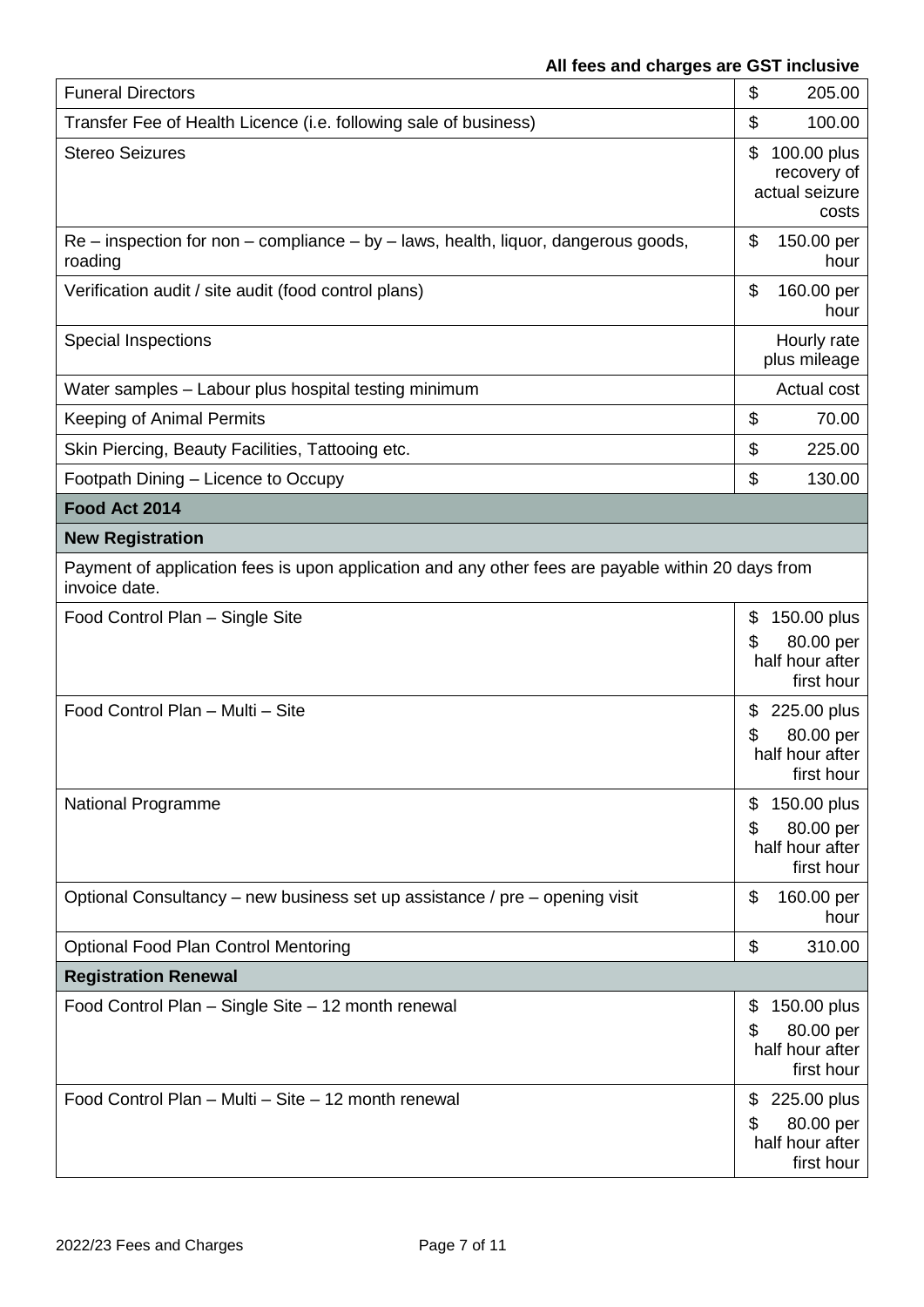| National Programme - 24 month renewal                                                             | \$<br>150.00 plus<br>80.00 per<br>\$<br>half hour after<br>first hour        |
|---------------------------------------------------------------------------------------------------|------------------------------------------------------------------------------|
| <b>Food Control Plan Mentoring</b>                                                                | \$<br>310.00                                                                 |
| <b>Compliance and Monitoring</b>                                                                  |                                                                              |
| Food Control Plan - Annual (including those Food Control Plans registered before<br>1 March 2016) | \$<br>75.00                                                                  |
| National Programme - 24 month                                                                     | \$<br>150.00                                                                 |
| <b>Verification (Audit)</b>                                                                       |                                                                              |
| Food Control Plan - Single Site Audit                                                             | 300.00 plus<br>\$<br>\$<br>80.00 per<br>half hour after<br>first two hours   |
| Food Control Plan - Multi - Site Audit                                                            | \$<br>300.00 plus<br>80.00 per<br>\$<br>half hour after<br>first two hours   |
| Food Control Plan Audit Close - out over 15 minutes                                               | \$<br>160.00 per<br>hour                                                     |
| National Programme $1$ – Check (one – off)                                                        | \$<br>160.00 per<br>hour                                                     |
| National Programme 2 - Audit (three - yearly)                                                     | \$<br>160.00 per<br>hour                                                     |
| National Programme 3 - Audit (two - yearly)                                                       | \$<br>160.00 per<br>hour                                                     |
| <b>Complaint Driven Investigation</b>                                                             |                                                                              |
| Complaint resulting in issue of improvement notice by Food Safety Officer and its<br>review       | \$<br>160.00 per<br>hour plus<br>actual mileage<br>and<br>disbursements      |
| <b>Exemption</b>                                                                                  |                                                                              |
| <b>Application and Assessment</b>                                                                 | \$<br>160.00 per<br>hour                                                     |
| <b>Travel Charges</b>                                                                             |                                                                              |
| <b>Fixed Charge for Waimate District</b>                                                          | \$<br>30.00                                                                  |
| Actual Travel Costs (where applicable)                                                            | At current IRD<br>rate per km<br>plus travel time<br>at \$160.00 per<br>hour |
| <b>Miscellaneous Fees</b>                                                                         |                                                                              |
| Re – inspection for Non Compliance – All licences                                                 | \$<br>160.00 per<br>hour                                                     |
| <b>Environmental Health Regulatory Functions and Enforcement</b>                                  | \$<br>160.00 per<br>hour                                                     |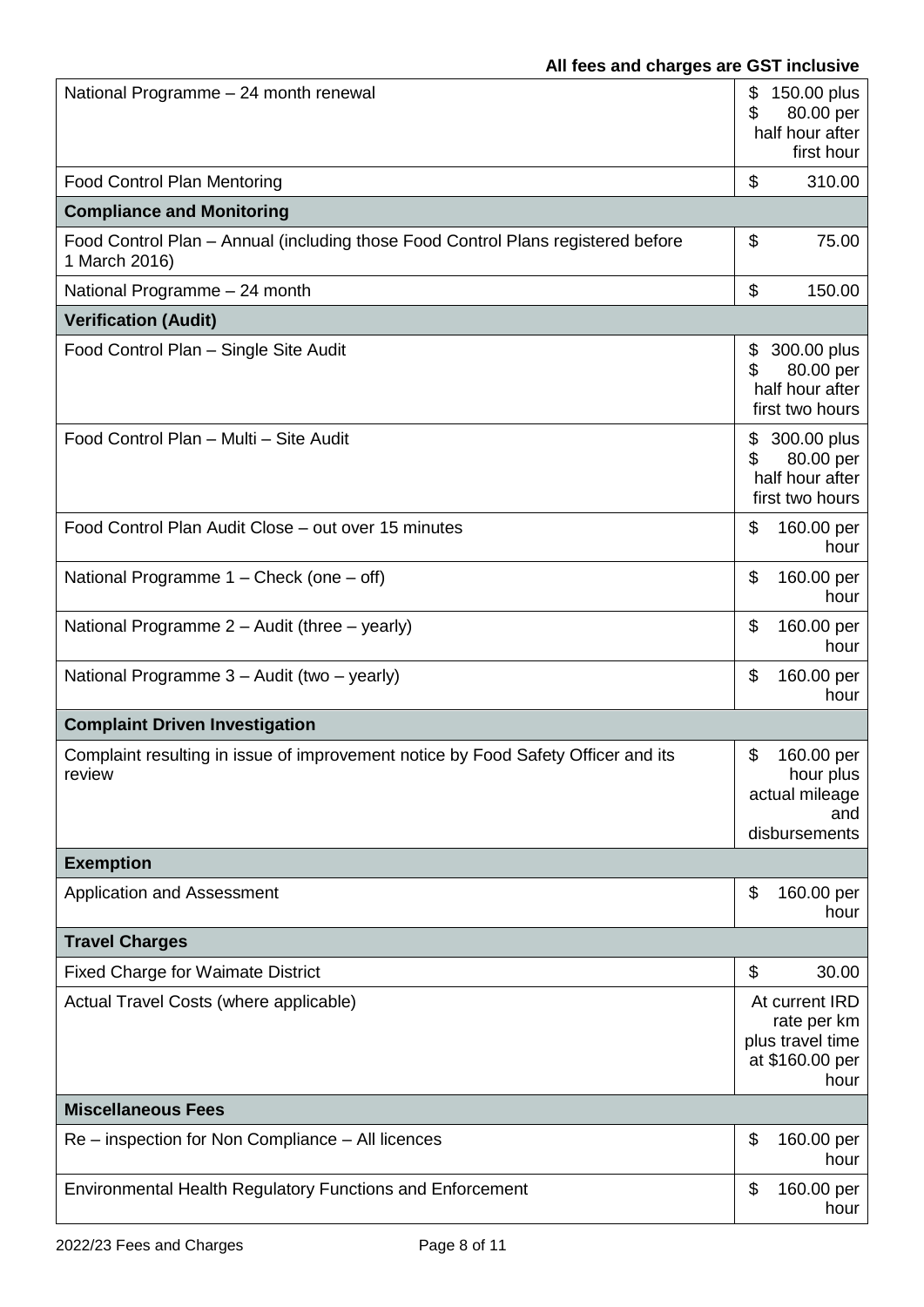| <b>Gaming Venue Licensing</b>                                                                                                                                                                                                                                        |                |
|----------------------------------------------------------------------------------------------------------------------------------------------------------------------------------------------------------------------------------------------------------------------|----------------|
| New Gaming Venue Licence. Includes processing of application to a maximum of two<br>hours. Charge - out fee applies thereafter \$150 per hour                                                                                                                        | \$<br>250.00   |
| <b>Liquor Licensing</b>                                                                                                                                                                                                                                              |                |
| As set by the sale and supply of Alcohol (Fees) Regulations 2013 - may be subject to change<br>Note: Applicants can apply to the Secretary of the Liquor Licensing Committee for a reduction of one fee<br>category for Low Risk events in Special Licence category. |                |
| On Licence / Off Licence / Club Licence - Category                                                                                                                                                                                                                   |                |
| Very low                                                                                                                                                                                                                                                             | \$<br>368.00   |
| Low                                                                                                                                                                                                                                                                  | \$<br>609.50   |
| Medium                                                                                                                                                                                                                                                               | \$<br>816.50   |
| High                                                                                                                                                                                                                                                                 | \$<br>1,023.50 |
| Very high                                                                                                                                                                                                                                                            | \$<br>1,207.50 |
| <b>Annual Licence Fees - Category</b>                                                                                                                                                                                                                                |                |
| Very low                                                                                                                                                                                                                                                             | \$<br>161.00   |
| Low                                                                                                                                                                                                                                                                  | \$<br>391.00   |
| Medium                                                                                                                                                                                                                                                               | \$<br>632.50   |
| High                                                                                                                                                                                                                                                                 | \$<br>1,035.00 |
| Very high                                                                                                                                                                                                                                                            | \$<br>1,437.50 |
| <b>Special Licence / Fees</b>                                                                                                                                                                                                                                        |                |
| Class 3 – One or two small events                                                                                                                                                                                                                                    | \$<br>63.25    |
| Class 2 – Three to twelve small events, or one to three medium events                                                                                                                                                                                                | \$<br>207.00   |
| Class 1 – One large event; more than three medium events; more than twelve small<br>events                                                                                                                                                                           | \$<br>575.00   |
| <b>Other Application Fees</b>                                                                                                                                                                                                                                        |                |
| Manager's Certificate Application and Renewals                                                                                                                                                                                                                       | \$<br>316.25   |
| <b>Temporary Authority</b>                                                                                                                                                                                                                                           | \$<br>296.70   |
| <b>Temporary Licence</b>                                                                                                                                                                                                                                             | \$<br>296.70   |
| Appeal to ARLA (paid to ARLA)                                                                                                                                                                                                                                        | \$<br>517.50   |
| <b>Extract of Register</b>                                                                                                                                                                                                                                           | \$<br>57.50    |
| <b>Permanent Club Charter</b>                                                                                                                                                                                                                                        | \$<br>632.50   |
| Public notification administration fee                                                                                                                                                                                                                               | \$<br>50.00    |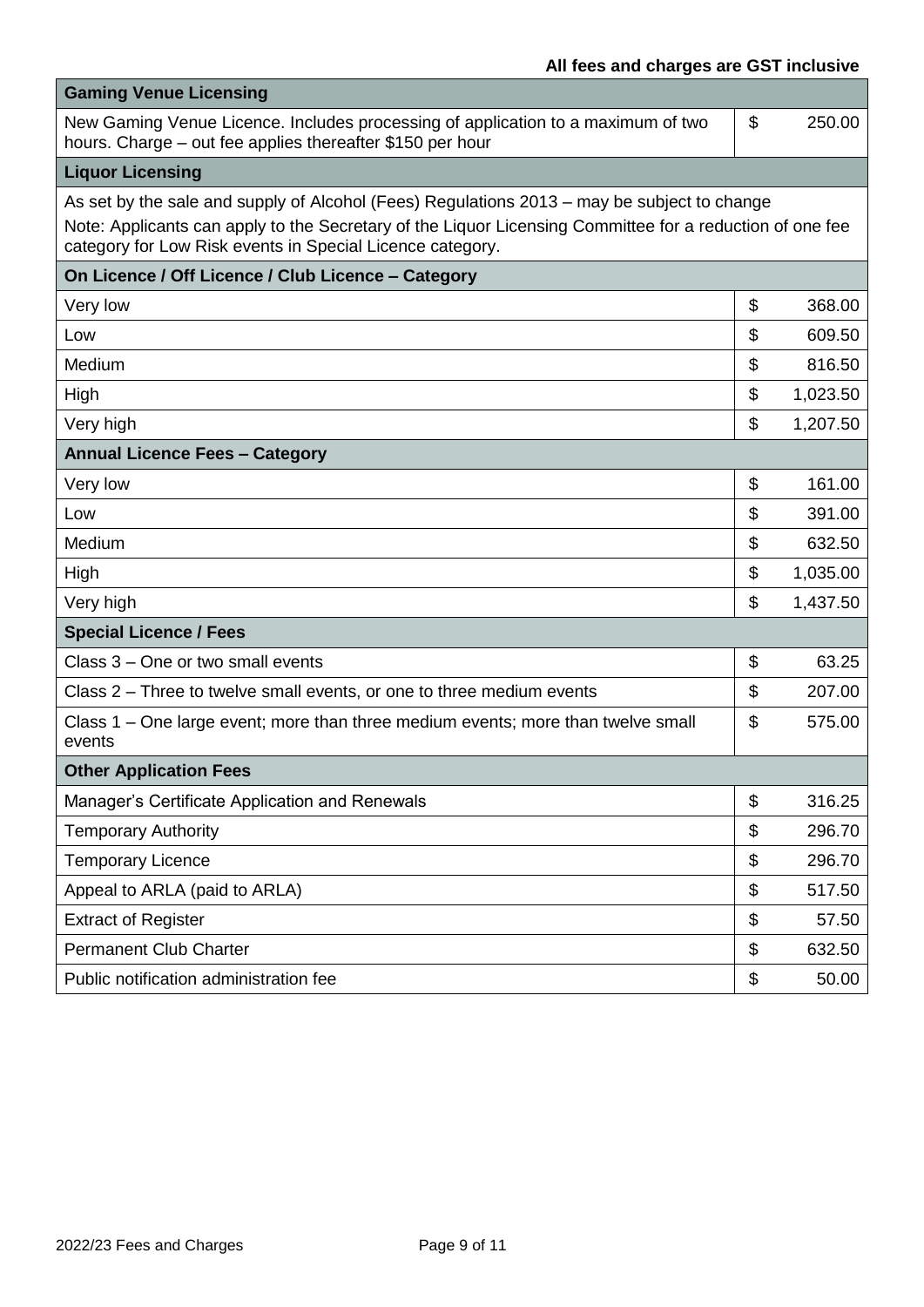| <b>DOG AND ANIMAL MANAGEMENT</b>                                                |                                            |
|---------------------------------------------------------------------------------|--------------------------------------------|
| <b>Registration Per Dog</b>                                                     |                                            |
| Registration - Non-Working Dogs                                                 | \$<br>100.00                               |
| Registration - Neutered Non-Working Dogs and Dogs under 12 months               | \$<br>60.00                                |
| <b>Registration - Selected Owner</b>                                            | \$<br>33.00                                |
| Registration - Working Dogs and Farm Pets                                       | \$<br>33.00                                |
| Dangerous Dogs 150% of applicable fee                                           | Applicable<br>registration fee<br>plus 50% |
| <b>General</b>                                                                  |                                            |
| Selected Owner Application fee including one inspection (apply once only) *     | \$<br>60.00                                |
| Licence to keep three or more dogs including one inspection (apply once only) * | \$<br>50.00                                |
| * If applied for both at the same time                                          | \$<br>70.00                                |
| <b>Additional Inspections</b>                                                   | $\boldsymbol{\theta}$<br>20.00             |
| <b>Replacement Tags</b>                                                         | \$<br>5.00                                 |
| <b>Collars - Various Sizes</b>                                                  | As per<br>schedule                         |
| <b>Penalties</b>                                                                |                                            |
| Late Registration Fee - Percentage of base fee                                  | Applicable<br>registration fee<br>plus 50% |
| Drop - Off / Call - Out Fee (where dog is not impounded)                        | \$<br>40.00                                |
| Dog Impounding                                                                  |                                            |
| 1st impoundment in 12 month period - per dog                                    |                                            |
| Dog wearing tag                                                                 | \$<br>95.00                                |
| Dog not wearing tag                                                             | \$<br>130.00                               |
| 2nd impoundment in 12 month period – per dog                                    |                                            |
| Dog wearing tag                                                                 | \$<br>110.00                               |
| Dog not wearing tag                                                             | \$<br>160.00                               |
| 3rd impoundment in 12 month period - per dog                                    |                                            |
| Dog wearing tag                                                                 | $\boldsymbol{\mathsf{S}}$<br>130.00        |
| Dog not wearing tag                                                             | \$<br>160.00                               |
| Infringement Fee                                                                | \$<br>200.00                               |
| <b>Other Fees</b>                                                               |                                            |
| Daily sustenance                                                                | $\boldsymbol{\mathsf{S}}$<br>20.00         |
| Impounded dog microchipping                                                     | $\boldsymbol{\mathsf{S}}$<br>30.00         |
| Surrender                                                                       | \$<br>60.00                                |
| Barking Collar Hire (including \$25.00 refundable bond)                         | \$<br>50.00                                |